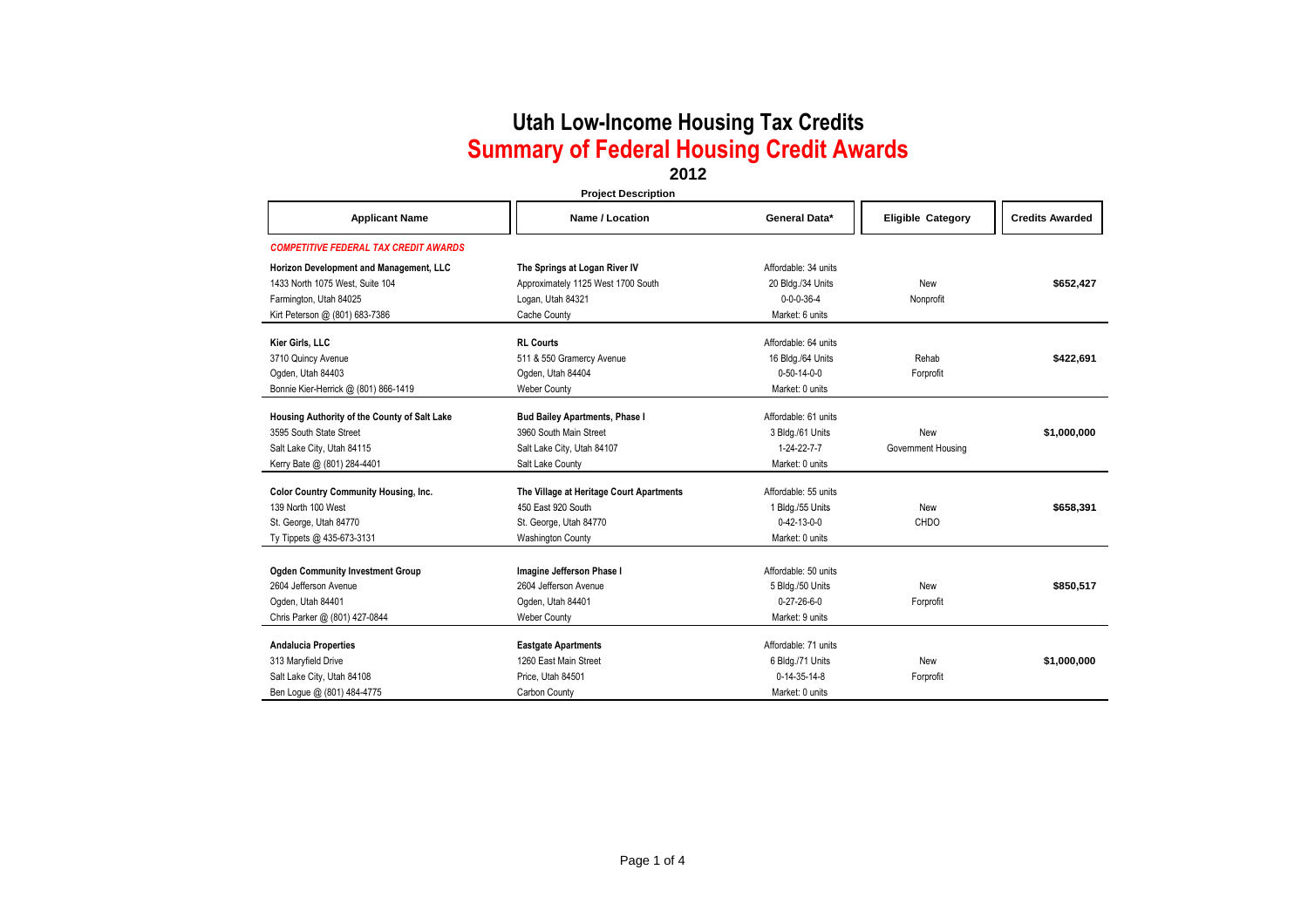### **2012**

#### **Project Description**

| <b>Applicant Name</b>                                                       | Name / Location                             | General Data*         | <b>Eligible Category</b>                          | <b>Credits Awarded</b> |
|-----------------------------------------------------------------------------|---------------------------------------------|-----------------------|---------------------------------------------------|------------------------|
|                                                                             |                                             | Affordable: 48 units  |                                                   |                        |
| Western Region Nonprofit Housing Corporation<br>223 West 700 South, Suite D | Mt. Ogden Senior Housing                    |                       | New                                               |                        |
|                                                                             | 3017 Taylor Avenue                          | 1 Bldg./48 Units      |                                                   | \$460,225              |
| Salt Lake City, Utah 84101                                                  | Ogden, Utah 84107                           | $0 - 48 - 0 - 0 - 0$  | CHDO                                              |                        |
| Marion A. Willey @ (801) 531-9200                                           | <b>Weber County</b>                         | Market: 0 units       |                                                   |                        |
| <b>PROJECTS NOT RECEIVING FEDERAL HOUSING CREDITS</b>                       |                                             |                       | <b>Total Competitive Housing Credits Awarded:</b> | \$5,044,251            |
|                                                                             |                                             |                       |                                                   |                        |
| <b>AHP Utah Assets LLC</b>                                                  | Victoria Woods-Sandy                        | Affordable: 114 units |                                                   |                        |
| 11775 South State Street                                                    | 650 East 9000 South                         | 3 Bldg./114 Units     | New                                               | \$0                    |
| Draper, Utah 84020                                                          | Sandy, Utah 84070                           | 0-130-12-0-0          | Forprofit                                         |                        |
| Armando Alvarez @ (801) 501-7692                                            | Salt Lake County                            | Market: 28 units      |                                                   |                        |
| Adams Construction & Management Company, Inc.                               | <b>Eagle View Townhomes</b>                 | Affordable: 48 units  |                                                   |                        |
| 1611 East 2450 South, Bldg. 1 - Suite A                                     | 815 South 50 East                           | 16 Bldg./48 Units     | New                                               | \$0                    |
| St. George, Utah 84790                                                      | Richfield, Utah 84701                       | $0 - 0 - 12 - 29 - 7$ | Forprofit                                         |                        |
| Gregory Wagner @ (435) 652-0144                                             | Sevier County                               | Market: 0 units       |                                                   |                        |
| <b>Housing Authority of Utah County</b>                                     | Springville Seniors/HAUC (not offical name) | Affordable: 31 units  |                                                   |                        |
| 240 East Center Street                                                      | 451 South Main Street                       | 1 Bldg./31 Units      | New                                               | \$0                    |
| Provo, Utah 84606-3165                                                      | Springville, Utah 84663                     | $0 - 31 - 0 - 0 - 0$  | Governmental Housing                              |                        |
| Gene Carly @ (801) 373-8333                                                 | <b>Utah County</b>                          | Market: 0 units       |                                                   |                        |
|                                                                             |                                             |                       |                                                   |                        |
| Yes Housing, Inc.                                                           | <b>Payson Apartments</b>                    | Affordable: 77 units  |                                                   |                        |
| 104 Roma NW                                                                 | 252 North 900 East and 650 East 100 North   | 8 Bldg./77 Units      | Rehab                                             | \$0                    |
| Albuquerque, New Mexico 87102                                               | Payson, Utah 84651                          | $0 - 32 - 38 - 7 - 0$ | <b>CHDO</b>                                       |                        |
| Michelle Den Bleyker @ (505) 923-9615                                       | <b>Utah County</b>                          | Market: 0 units       |                                                   |                        |
| Parley's Partners LLC                                                       | <b>Birkhill Apartment Homes Phase II</b>    | Affordable: 47 units  |                                                   |                        |
| 2725 South Parley's Way #120                                                | 4221 South Main Street                      | 1 Bldg./47 Units      | New                                               | \$0                    |
| Salt Lake City, Utah 84109                                                  | Murray, Utah 84107                          | 0-45-10-10-0          | Forprofit                                         |                        |
| David Bevan @ (801) 870-2406                                                | Salt Lake County                            | Market: 18 units      |                                                   |                        |
|                                                                             |                                             |                       |                                                   |                        |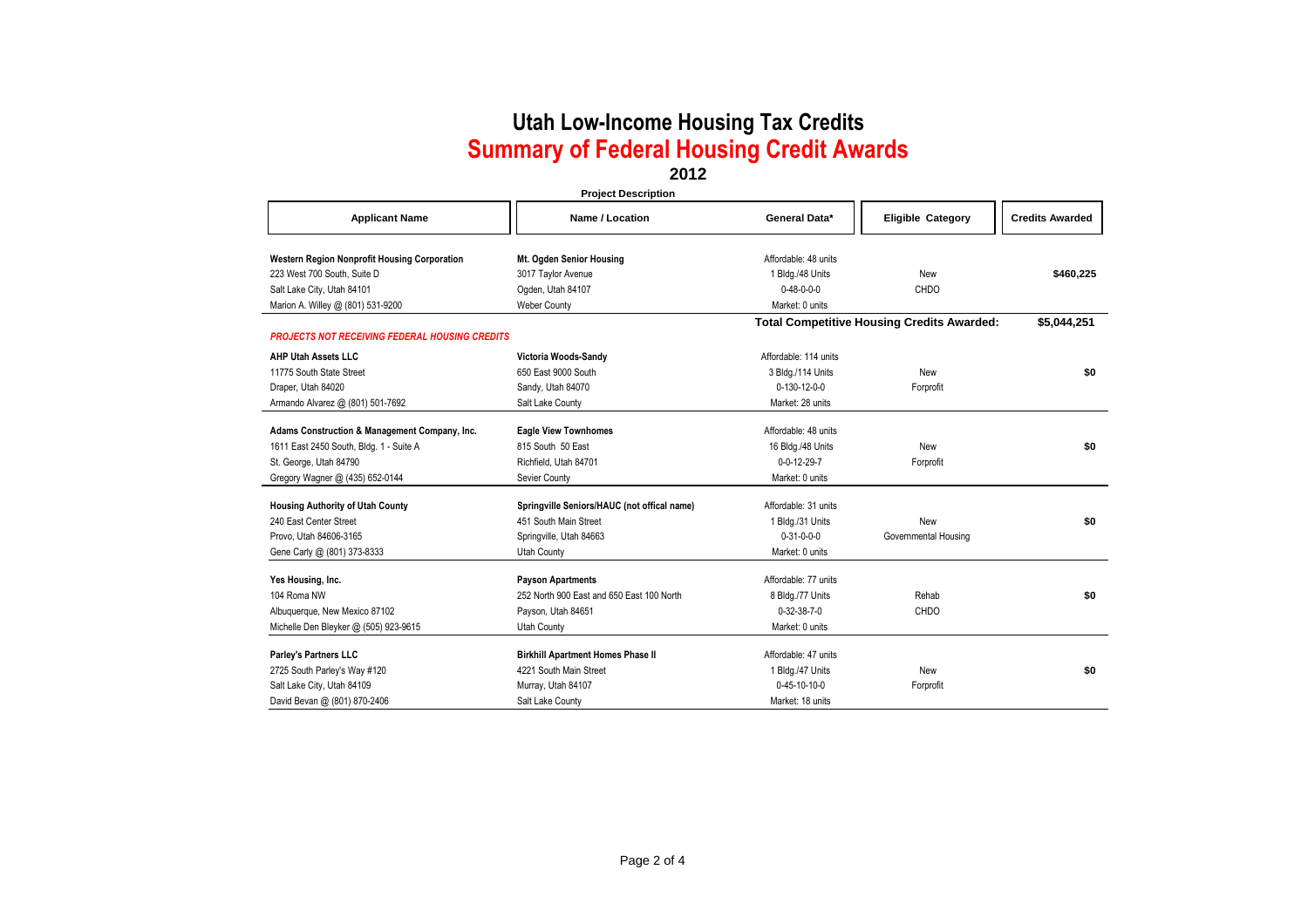### **2012**

#### **Project Description**

| <b>Applicant Name</b>                             | Name / Location                      | General Data*         | <b>Eligible Category</b> | <b>Credits Awarded</b> |
|---------------------------------------------------|--------------------------------------|-----------------------|--------------------------|------------------------|
| <b>Neighborhood Nonprofit Housing Corporation</b> | <b>Vernal Gardens II</b>             | Affordable: 32 units  |                          |                        |
| 195 West Golf Course Road, Suite 1                | 342 South 1350 West                  | 3 Bldg./32 Units      | New                      | \$0                    |
| Logan, Utah 84321                                 | Vernal, Utah 84078                   | $0-4-13-11-4$         | CHDO                     |                        |
| Kim Datwyler @ (435) 753-1112                     | <b>Uintah County</b>                 | Market: 0 units       |                          |                        |
| <b>TRG Pacific Development LLC</b>                | Victoria Woods-Draper                | Affordable: 37 units  |                          |                        |
| 21520 Yorba Linda Blvd., Suite G 548              | 619 East 12200 South                 | 3 Bldg./37 Units      | New                      | \$0                    |
| Yorba Linda, California 92887                     | Draper, Utah 84020                   | $0 - 42 - 0 - 0 - 0$  | Forprofit                |                        |
| Pam Mikus @ (714) 837-6138                        | Salt Lake County                     | Market: 5 units       |                          |                        |
| Alliance Capital, LLC                             | <b>Clearfield Ridges</b>             | Affordable: 60 units  |                          |                        |
| 95 South River Bend Way, Suite A                  | 450 East 950 South                   | 15 Bldg./60 Units     | New                      | \$0                    |
| North Salt Lake, Utah 84054                       | Clearfield. Utah 84015               | $0 - 0 - 22 - 32 - 6$ | Forprofit                |                        |
| Eric Lofthouse or Tony Johnson @ (435) 770-8838   | Davis County                         | Market: 0 units       |                          |                        |
| Cowboy Partners, LC                               | <b>Liberty Square Apartments</b>     | Affordable: 51 units  |                          |                        |
| 6440 S. Wasatch Blvd., Suite 100                  | Approximately 55 East Federal Avenue | 1 Bldg./51 Units      | New                      | \$0                    |
| Salt Lake City, Utah 84121                        | Logan, Utah 84321                    | $0 - 42 - 12 - 0 - 0$ | Forprofit                |                        |
| Mark R. Cornelius @ 801-424-4415                  | Cache County                         | Market: 3 units       |                          |                        |
| <b>Garrison Community Development, LLC</b>        | <b>Qak Creek Apartments II</b>       | Affordable: 22 units  |                          |                        |
| 416 East 3rd Street                               | SEC of 400 East and 300 South        | 4 Bldg./22 Units      | New                      | \$0                    |
| Kansas City, Missouri 64106                       | Ephraim, Utah 84627                  | $0 - 8 - 8 - 4 - 4$   | Forprofit                |                        |
| Gary Hassenflu @ (816) 474-4857                   | Sanpete County                       | Market: 2 units       |                          |                        |
| Broadway-Heritage Apartments I, LP                | The Broadway-Heritage Apartments     | Affordable: 56 units  |                          |                        |
| 4001 South 700 East, Suite 500                    | 100-145 North Broadway               | 5 Bldg./56 Units      | New                      | \$0                    |
| Salt Lake City, Utah 84107                        | Tooele, Utah 84074                   | $0 - 16 - 34 - 6 - 0$ | Nonprofit                |                        |
| Kevin M. Peterson @ (801) 274-3914                | <b>Tooele County</b>                 | Market: 0 units       |                          |                        |